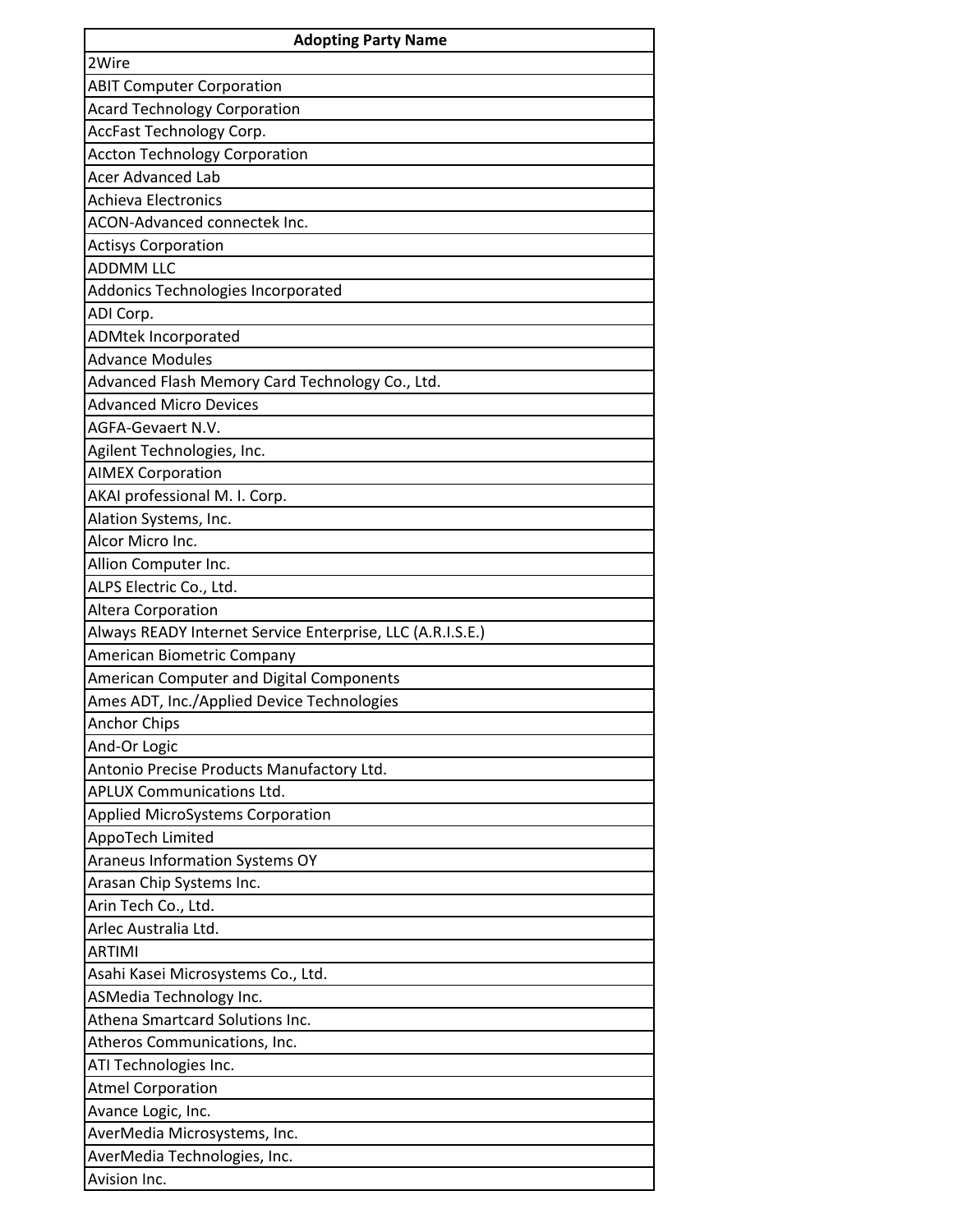| <b>AVM Audiovisuelles Marketingund</b>   |
|------------------------------------------|
| Axiohm Transaction Solutions, Inc.       |
| <b>Axis Communications AB</b>            |
| Axxion Group Corp.                       |
| <b>Barun Electronics</b>                 |
| BDA, LLC                                 |
| <b>BenQ Corporation</b>                  |
| Berkshire Products, Inc.                 |
| <b>Berry Embedded Systems</b>            |
| Better Wire Factory Co. Ltd.             |
| Billionton System Inc.                   |
| Bio-Rad Laboatories, Inc.                |
| Bitland Information Technology Co., Ltd. |
| <b>Blackmagic Design</b>                 |
| <b>Blossom Communications Corp.</b>      |
| <b>Bose Corporation</b>                  |
| <b>Bowe Bell &amp; Howell</b>            |
| BP Microsystems, L.P.                    |
| BridgeCo. AG                             |
| BroadLogic, Inc.                         |
| Bromax Communications, Inc.              |
| BUFFALO, INC.                            |
| <b>Buxco Research Systems</b>            |
| Canon Inc.                               |
| Carry Computer Eng. Co., LTD.            |
| <b>CCL/ITRI</b>                          |
| <b>CE Link Limited</b>                   |
| Celltrix Technology Co. Ltd.             |
| <b>Cellvic Corporation</b>               |
| Century Semiconductor USA, Inc.          |
| Choazhou Kaiyuan Electric Co. Ltd.       |
| Cherry GmbH                              |
| Chesen Electronics Corp.                 |
| Chicony Electronics Co., Ltd.            |
| Chic Technology Corp.                    |
| Chief Land Electronic Co., Ltd.          |
| China Electronics Technology Limited     |
| Chou Chin Industrial Co., Ltd.           |
| Chroma Ate Inc.                          |
| City Electronics Ltd.                    |
| Clarion Co., Ltd.                        |
| CMD Technology, Inc.                     |
| C-Media Electronics Inc.                 |
| CodexNovus, Inc.                         |
| Comax Technology Inc.                    |
| Comjet Information Systems Corp.         |
| Comport Data Inc.                        |
| Computer Access Technology Corp.         |
| Contac Cable Industrial Limited          |
| Contech Research, Inc.                   |
| Conwise Technology Co., Ltd.             |
|                                          |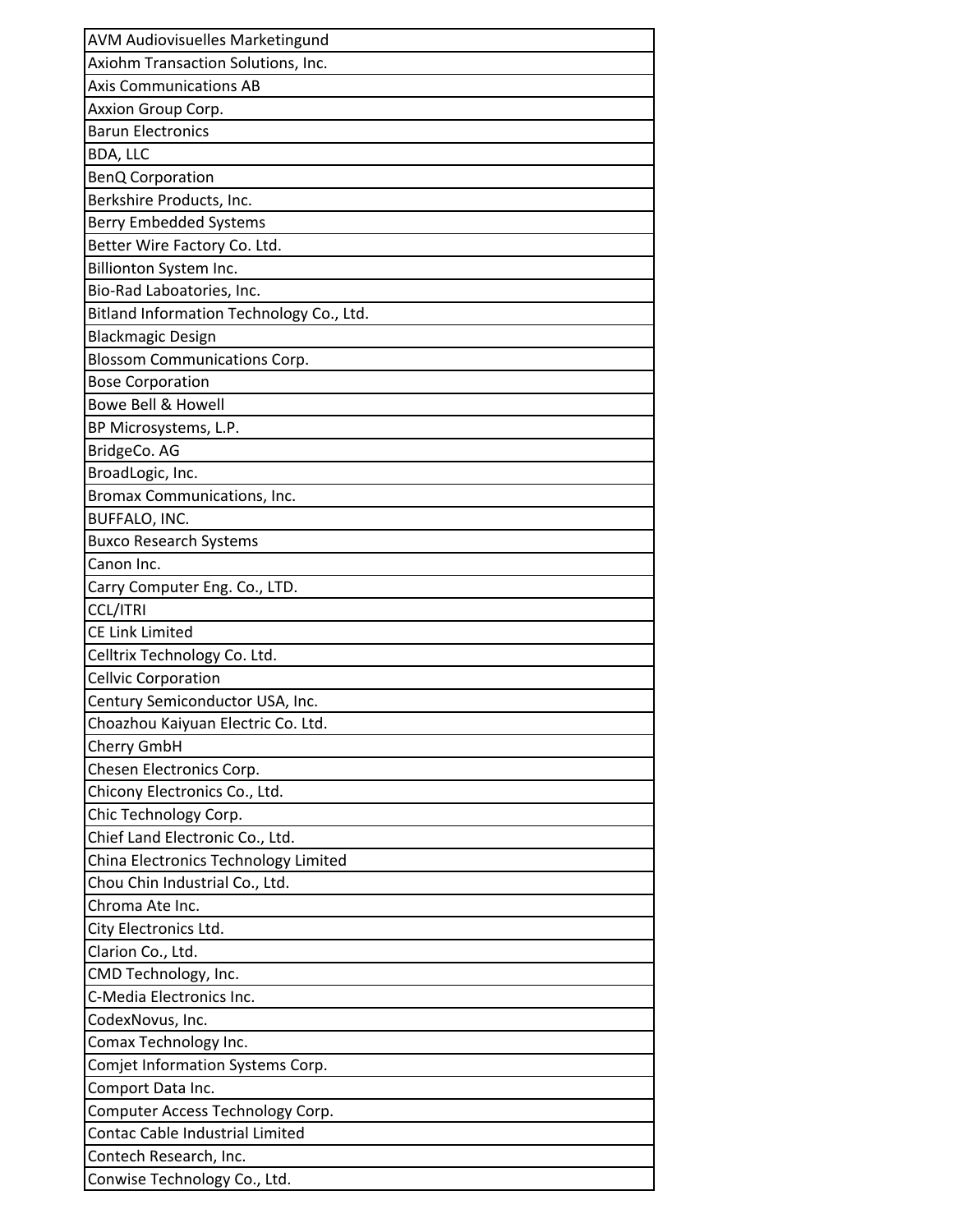| <b>Copartner Technology Corporation</b>                            |
|--------------------------------------------------------------------|
| <b>Crescent Heart Software</b>                                     |
| <b>Cresta Technology Corporation</b>                               |
| CSL Wire & Plug (Shen Zhen) Company                                |
| CSR, Inc.                                                          |
| Current Electronics, Inc.                                          |
| CVC Networks Co., Ltd.                                             |
| <b>Cypress Microsystems</b>                                        |
| <b>Cypress Semiconductor</b>                                       |
| D & M Holdings, Inc.                                               |
| Dah Kun Co., Ltd                                                   |
| Datascope Corp.                                                    |
| Data Transit                                                       |
| Datafab Systems, Inc.                                              |
| Davicom Semiconductor, Inc.                                        |
| David Electronics Co., Ltd.                                        |
| DFI Inc.                                                           |
| Digi International Inc.                                            |
| Digilent Incorporated                                              |
| Digital Design Corporation                                         |
| Digital STREAM Technology, Inc.                                    |
| Diostech Co. Ltd.                                                  |
| DisplayLink (UK) Ltd                                               |
| Divio, Inc.                                                        |
| Dong Guan Shinko Wire Co., Ltd.                                    |
| DongGuan Hannstar Electronics Co., Ltd.                            |
| DongGuan HYX Industrial Co., Ltd.                                  |
| Dongguan Tangxia Kechenda Plastic & Electronic Fty.                |
| Dotop Technology, Inc.                                             |
| e9 Inc.                                                            |
| EASICS NV                                                          |
| Efficient Networks, Inc.                                           |
| Eiger M & C, Co., Ltd.                                             |
| <b>Eizo Nanao Corporation</b>                                      |
| Elan Digital Systems Ltd.                                          |
| Elan Microelectronics Corporation                                  |
| Electro-Mechanical Material Testing Division (EMTO) of MTS Systems |
| Elecom Co., Ltd.                                                   |
| <b>Electronics Testing Center</b>                                  |
| Elka Taiwan Ltd.                                                   |
| Emagic Soft-und Hardware GmbH                                      |
| EMAK Worldwide, Inc.                                               |
| <b>Emsys Embedded Systems GmbH</b>                                 |
|                                                                    |
| <b>Enabling Technologies</b><br>Enthink Inc.                       |
|                                                                    |
| Ericsson-CG Technologies                                           |
| eSOL Co., Ltd.                                                     |
| EVI, Incorporated                                                  |
| <b>Fairchild Semiconductor</b>                                     |
| Faraday Tech. Corp.                                                |
| Fellowes Manufacturing Co.                                         |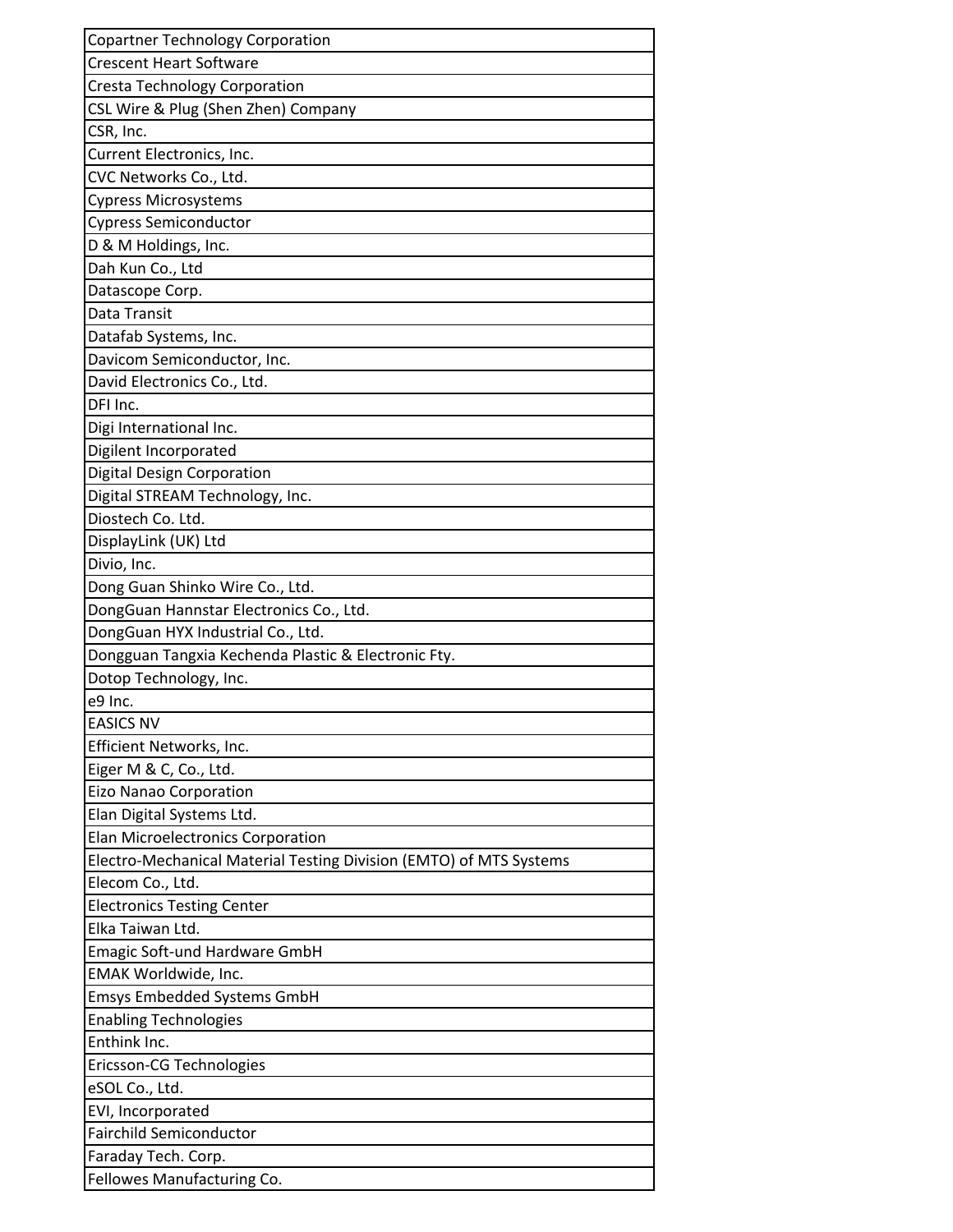| Fenghua Kingsun Co., Ltd.                             |
|-------------------------------------------------------|
| Feng Shin Cable Co., Ltd.                             |
| First Cable Line, Inc.                                |
| First International Computer, Inc.                    |
| <b>First International Digital</b>                    |
| Flovel Co., Ltd.                                      |
| Fluke Networks, Inc.                                  |
| Foxconn Interconnect Technology Limited Taiwan Branch |
| Foxda Technology Industrial (Shenzhen) Co. Ltd.       |
| Freecom Technologies                                  |
| Freedom Scientific BLV Group, LLC                     |
| Fritz Gegauf AG                                       |
| Fuji Xerox Co., Ltd.                                  |
| Fujitsu Limited                                       |
| <b>Fujitsu Siemens Computers</b>                      |
| Full Conductor Electric Appliance Manufacturer        |
| Full Rise Electronic Co., Ltd.                        |
| Funai Electric Co., Ltd.                              |
| <b>Furui Precise Component</b>                        |
| <b>Future Plus Systems</b>                            |
| Future Techno Designs PVT LTD.                        |
| Gain Technology Corp.                                 |
| Gearway Electronics (Dong Guan) Co. Ltd.              |
| Gemalto S.A.                                          |
| General Meters Corp.                                  |
| Genesys Logic, Inc.                                   |
| <b>Geutebrueck GmbH</b>                               |
| <b>GGEC Hong Kong Limited</b>                         |
| Giesecke & Devrient GmbH                              |
| Global Sun Technology Inc.                            |
| Global UniChip Corporation                            |
| Globespan Inc.                                        |
| Go Hubs, Inc.                                         |
| Good Way Ind. Co., Ltd.                               |
| Goodway Technology Co., Ltd.                          |
| <b>Grandtech Semiconductor Corporation</b>            |
| Grand-Tek Technology Co., Ltd.                        |
| Hagiwara Sys-Com Co., Ltd.                            |
| Harman International Industries, Incorporated         |
| <b>HCL Technologies India Private Limited</b>         |
| <b>Hewlett Packard</b>                                |
| HIBEST Electronic (Dong Guan) Co., Ltd.               |
| High Top Precision Electronic Co., Ltd.               |
| Hirotech, Inc.                                        |
| Hitachi, Ltd.                                         |
| Hitex Systementwicklung GmbH                          |
| Hi-Touch Imaging Technologies                         |
| HMI Co., Ltd.                                         |
| Holly Lin International Technology Inc.               |
| Hua Geng Technologies Inc.                            |
| Hui Yang D&S Cable Co., Ltd.                          |
|                                                       |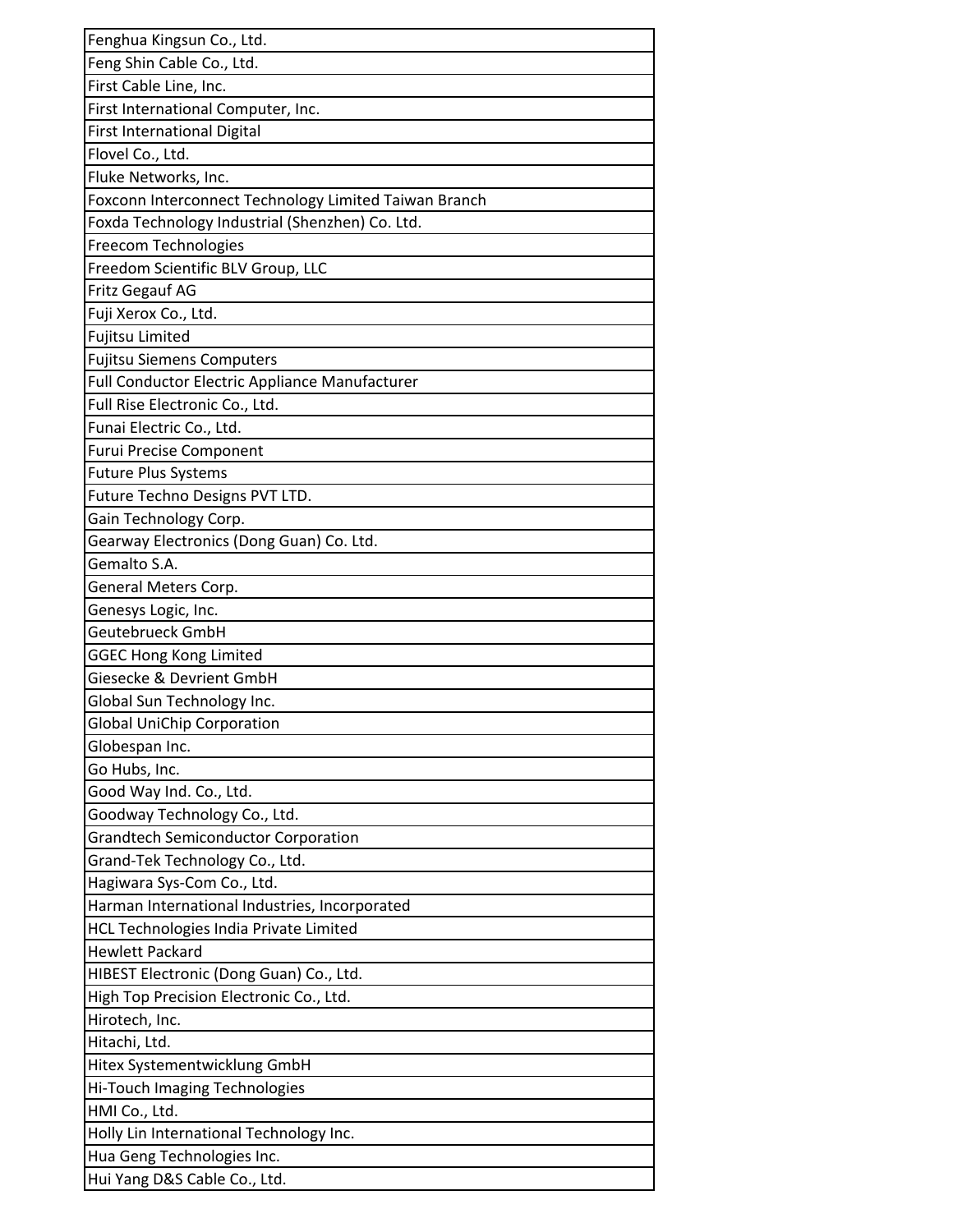| Huizhou Shenghua Industrial Co., Ltd.               |
|-----------------------------------------------------|
| Hyundai MicroElectronics Co., Ltd.                  |
| I/O Magic Corp.                                     |
| IC Media Corporation                                |
| IC-Design Reinhard Gottinger GmbH                   |
| ICS Electronics div Systems West, Inc.              |
| IFR Ltd.                                            |
| Image Access GmbH                                   |
| Imation Corp.                                       |
| <b>IMMS GmbH</b>                                    |
| IMP, Inc.                                           |
| Inepro BV                                           |
| <b>InFocus Corporation</b>                          |
| Innochips Co., Ltd                                  |
| InnoSys Incorporated                                |
| Innovation Sound Technology Company Limited         |
| <b>Inside Out Networks</b>                          |
| Insyde Software Corp.                               |
| InSync Speech Technologies, Inc.                    |
| In-System Design                                    |
| <b>Integrated Memory Logic</b>                      |
| Intel Corporation                                   |
| Intelligent Peripheral Devices, Inc.                |
| Interex, Inc.                                       |
| <b>Interface Masters</b>                            |
| <b>Interlink Electronics</b>                        |
| <b>INVIA</b>                                        |
| I-O Data Device, Inc.                               |
| IOGEAR, Inc.                                        |
| <b>IOI Technology Corporation</b>                   |
| Iomega Corporation                                  |
| <b>IPdrum AB</b>                                    |
| <b>Iris Graphics</b>                                |
| I-Tech Solutions Co., Ltd.                          |
| <b>ITT Communications Systems</b>                   |
| Iwill Corporation                                   |
| Japan CBM Corporation                               |
| Jebsee Electronics Co., Ltd.                        |
| Jess Technology Company Limited                     |
| Jhen Vei Electronics Co., Ltd.                      |
| JMicron Technology Corp.                            |
| JNC, Inc.                                           |
| Jo-Dan International, Inc.                          |
| Johnson Components & Equipments Co., Ltd.           |
| Johnson Controls, Inc. The Automotive Business Unit |
| JPC/Main Super Inc                                  |
| Jungo Ltd.                                          |
| JVC KENWOOD Holdings, Inc.                          |
| Kaetat Industrial Co., Ltd.                         |
| Kawai Musical Instruments Mfg. Co., Ltd.            |
| Kawasaki Steel Corporation                          |
|                                                     |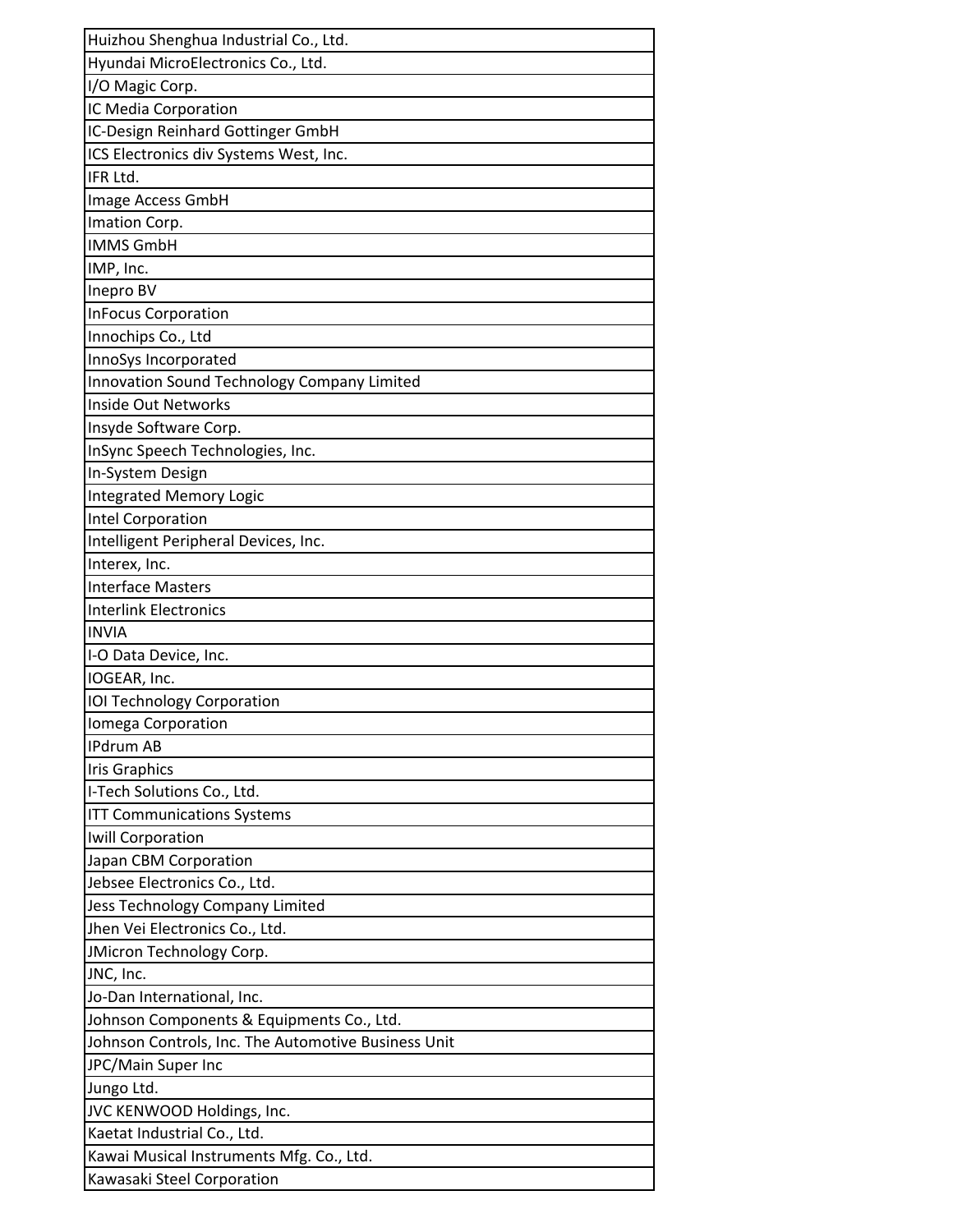| KC Technology, Inc.                         |
|---------------------------------------------|
| <b>Kenwood Corporation</b>                  |
| Keryx Technologies, Inc.                    |
| Key Mouse Electronic Enterprise Co., Ltd.   |
| Key Nice Enterprise Co., Ltd.               |
| <b>Key Technology Corporation</b>           |
| Konica Corporation                          |
| Koninklijke Philips Electronics N.V.        |
| Kouwell Electronics Corp.                   |
| Kycon Inc.                                  |
| <b>KYE Systems Corp</b>                     |
| Kyocera Wireless Corp.                      |
| Lenjoy Technology Limited                   |
| Le Prestique                                |
| Levon Limited                               |
| Lexar Media Inc.                            |
| Lexmark International                       |
| LHI Technology (China) Co., Ltd.            |
| Lifetime Memory Products, Inc.              |
| LineTech Industrial Co., Ltd.               |
| Liquid Audio                                |
| Lite-On IT Corp.                            |
| Living Style (Singapore) Pte. Limited       |
| Lloyd Research Ltd.                         |
| LocoLabs                                    |
| Logitech, Inc.                              |
| Lorom Industrial Co., Ltd.                  |
| <b>LSI Logic Corporation</b>                |
| Lucent Technologies                         |
| Lumberg Connect GmbH & Co. KG               |
| Luxshare Precision Limited                  |
| Mainsuper Enterprises Co., Ltd.             |
| Mapower Electronics USA, Inc.               |
| Marubun Corporation                         |
| Marunix Co., Ltd.                           |
| Marvell International Ltd.                  |
| Master Hill Electric Wire & Cable Co., Ltd. |
| Matsushita Electric Industrial Co., Ltd.    |
| <b>Maxim Integrated Products</b>            |
| MediaTek Inc.                               |
| <b>Medion AG</b>                            |
| Meilu Electronics (Shenzhen) Co., Ltd.      |
| Melco, Inc.                                 |
| Memorex Products, Inc.                      |
| <b>Mentor Graphics Corporation</b>          |
| Microchip                                   |
| <b>Microsoft Corporation</b>                |
| Micro Solutions Inc.                        |
| Mikkon Technology Limited                   |
| Mimaki Engineering Co. Ltd.                 |
| Minds At Work                               |
|                                             |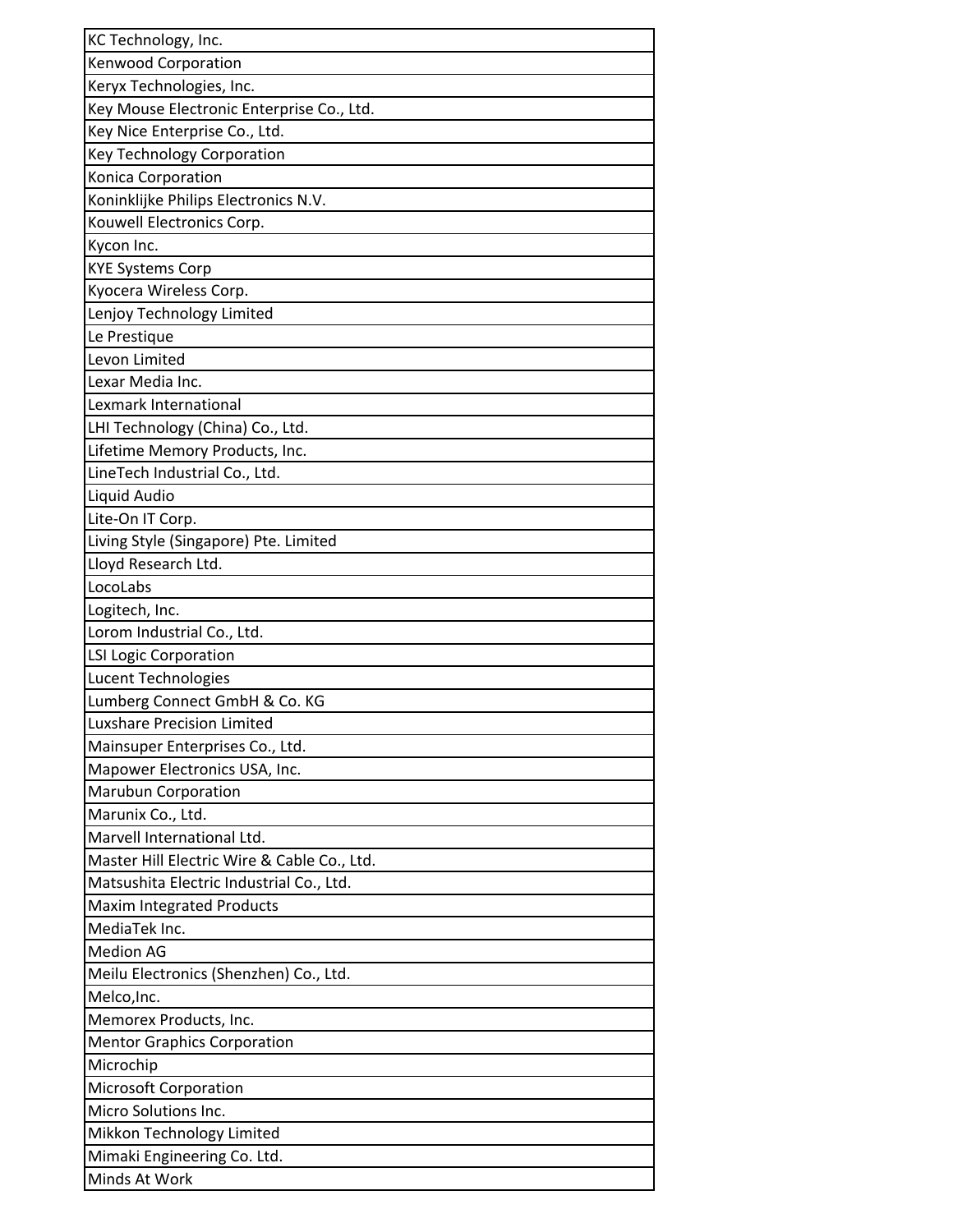| Minton Optic Industry Co., Ltd.                                        |
|------------------------------------------------------------------------|
| Mitac International Corp.                                              |
| Mitsubishi Electric Corporation                                        |
| Mitsumi/Alpha Peripherals Corp.                                        |
| Mobile Action Technology Inc.                                          |
| Molex Inc.                                                             |
| Morning Star Industrial Co., Ltd.                                      |
| MTS Systems Corporation (Electro-Mechanical Material Testing Division) |
| MultiVideo Labs, Inc.                                                  |
| Musical Electronics Ltd.                                               |
| My3ia (Beijing) Technology Ltd.                                        |
| Myson Technology, Inc.                                                 |
| Nagano Japan Radio Co.                                                 |
| National Instruments Corporation                                       |
| National Semiconductor Corp.                                           |
| NAVIsis Co. Ltd.                                                       |
| <b>NEC Corporation</b>                                                 |
| NEC Viewtechnology, Ltd.                                               |
| <b>Netchip Technologies</b>                                            |
| New Motion Technology Co., Ltd.                                        |
| Newnex Technology Corp.                                                |
| Nextcell, Inc.                                                         |
| NextComm, Inc.                                                         |
| Niigata Canotec Co., Ltd.                                              |
| Ningbo Broad Telecommunication Co., Ltd.                               |
| Ningbo Shunsheng Communication Apparatus Co., Ltd.                     |
| Nintendo Co., Ltd.                                                     |
| Nissei Electric Co., Ltd.                                              |
| Nokia Corporation                                                      |
| Nordic Semiconductor ASA                                               |
| <b>Novasonics</b>                                                      |
| novero GmbH                                                            |
| NST Co., Ltd.                                                          |
| NSTL, Inc.                                                             |
| NTT Mobile Communications Network Inc.                                 |
| NuConnex Technologies PTE LTD                                          |
| NuCore Technology                                                      |
| Nurlogic Design Inc.                                                   |
| Nvidia Corporation                                                     |
| NXP B.V.                                                               |
| Oasis Semiconductor Inc.                                               |
| <b>Octagon Systems Corporation</b>                                     |
| Oki Data Corporation                                                   |
| OKI Electric Industry Co., Ltd.                                        |
| <b>OKI Semiconductor</b>                                               |
| OL'E Communications, Inc.                                              |
| Onda Communication S.p.a.                                              |
| OnSpec Electronic, Inc.                                                |
| On-Tech Industry Co., Ltd.                                             |
| Orange Micro, Inc.                                                     |
| OrangeWare Corp.                                                       |
|                                                                        |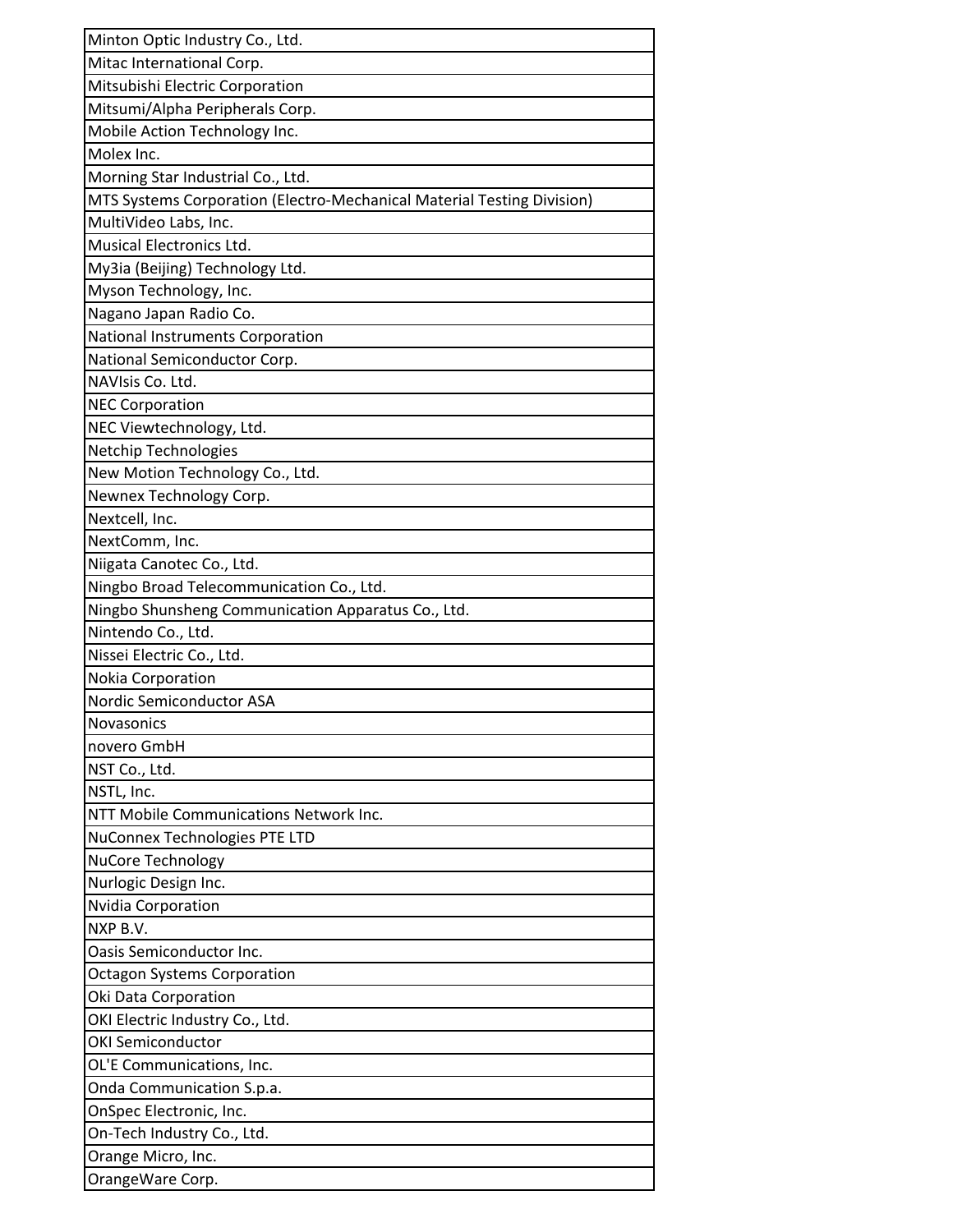| Orient Power Multimedia Limited           |
|-------------------------------------------|
| <b>Orion Electronics International</b>    |
| Ours Technology Inc.                      |
| <b>Oxford Semiconductor LTD</b>           |
| P.A. Semi, Inc.                           |
| Panasonic Healthcare Co., Ltd.            |
| Panstrong Company Ltd.                    |
| Pasco Scientific                          |
| <b>PEB Consulting/MCCI</b>                |
| Phoenix Technologies, Ltd.                |
| <b>Photobit Corporation</b>               |
| Photometrics                              |
| <b>PHYLINKS</b>                           |
| <b>PIMC</b>                               |
| <b>Pitney Bowes</b>                       |
| Pixart Imaging Inc.                       |
| PlantSense                                |
| Plasmon                                   |
| Plastoform Industries Ltd.                |
| Plastron Precision Co., Ltd.              |
| Playmates Toys Inc.                       |
| Plextor                                   |
| Plug and Jack Industrial Inc.             |
| <b>PNY Technologies</b>                   |
| PortalPlayer, Inc.                        |
| Portsmith                                 |
| Power7 Technologies Corp.                 |
| Powertech Industrial Co., Ltd.            |
| Powervision Technologies, Inc.            |
| <b>Practical Engineering Incorporated</b> |
| PrairieComm, Inc.                         |
| Precision Squared Technology Corporation  |
| <b>Primax Electronics LTD.</b>            |
| Procomp Informatics Ltd.                  |
| Progeny Inc.                              |
| Prolific Technology Inc.                  |
| <b>Prolink Microsystems Corporation</b>   |
| Protop International Inc.                 |
| Qisda Corporation                         |
| Qualcomm Incorporated                     |
| Qualcomm Incorporated                     |
| Qualcore Logic, Inc.                      |
| <b>Questra Corporation</b>                |
| <b>Quik Tech Solutions</b>                |
| RATOC Systems, Inc.                       |
| Raychem Corporation                       |
| Real Chip, Inc.                           |
| Real Vision Inc.                          |
| <b>Renesas Electronics Corporation</b>    |
| Renesas Technology Sales Co., Ltd.        |
| Reudo Corporation                         |
|                                           |